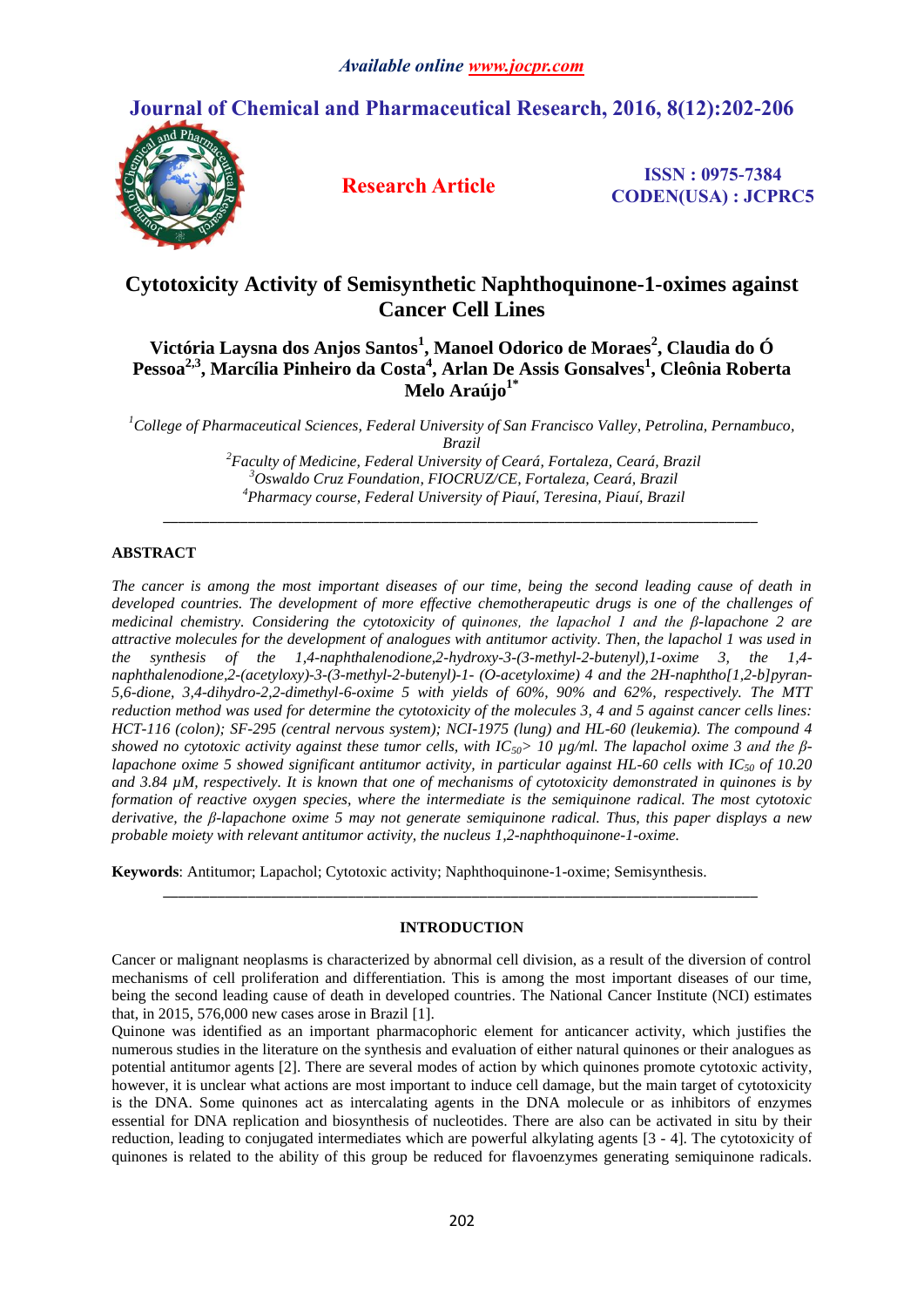Theses radicals are capable of donate electrons to molecular oxygen and generate reactive species of oxygen (ROS) [5].

 $\_$  , and the contribution of the contribution of  $\mathcal{L}_\mathcal{A}$  , and the contribution of  $\mathcal{L}_\mathcal{A}$ 

The lapachol 1 (2-Hydroxy-3-(3-methyl-2-butenyl)-1,4-naphthalenedione) is a natural naphthoquinone that occurs in the grain of several wooden trees of the Bignoniaceae family. Since the discovery that lapachol 1 proved to have antitumor activity against carcinoma Walker 256 [6], many other natural and synthetic naphthoquinones were reported as potent antitumoral compounds. The β-lapachone 2 (3,4-Dihydro-2,2 dimethyl-2H-naphtho[1,2-b]pyran-5,6-dione) has demonstrated significant antineoplastic activity against human cancer cell lines of leukemia [7], hepatoma [8], prostate [9], colon [10] and others. Nevertheless, there are no reports of clinical use of these naphthoquinones.

The natural products have been of great importance for the development of new drugs. However, due to their low amount, difficulties in obtaining them, or even to the improvement of their pharmacological action, the organic synthesis has been shown to be critical to the development of more selective and effective compound. Considering the cytotoxicity of quinones, the lapachol 1 and the β-lapachone 2 are attractive molecules for the development of analogues with antitumor activity. Thus, the present work shows the semisynthesis of the 1,4 naphthalenodione, 2-hydroxy-3-(3-methyl-2-butenyl)-,1-oxime 3, the 1,4-naphthalenodione,2-(acetyloxy)-3-(3 methyl-2-butenyl)-1-(O-acetyloxime) 4 and the 2*H*-naphtho[1,2-b]pyran-5,6-dione,3,4-dihydro-2,2-dimethyl-6 oxime 5 from the lapachol 1 and subsequent evaluation of their cytotoxicity in different human tumor cell lines (Figure 1).



**Figure 1: Structures of naphthoquinone-1-oxime synthesized, the 1,4-naphthalenodione, 2-hydroxy-3-(3-methyl-2-butenyl)-,1-oxime 3, the 1,4-naphthalenodione,2-(acetyloxy)-3-(3-methyl-2-butenyl)-1-(O-acetyloxime) 4 and the 2***H***-naphtho[1,2-b]pyran-5,6 dione,3,4-dihydro-2,2-dimethyl-6-oxime 5**

#### **EXPERIMENTAL SECTION**

## **Chemistry**

All solvents and reagents of analytical grade were used without further purification. Reactions were monitored by thin-layer chromatography (TLC) using aluminum sheets coated with silica gel 60 with fluorescent indicator  $UV_{254}$  and compounds visualized using UV light or iodine. The purification by column chromatography was performed using silica gel 60 (70-230 mesh). Melting points were determined on a Kofler hot stage apparatus.  $1_H$ -NMR spectra were recorded in deuterated solvent using Bruker  $-400$  MHz spectrometer and chemical shifts (δ) are reported in parts per million (ppm) relative to tetramethylsilane (TMS) as an internal standard. <sup>13</sup>C-NMR spectra were recorded in deuterated solvent using Bruker – 100 MHz spectrometer and chemical shifts ( $\delta$ ) are reported in parts per million (ppm) relative to solvent as an internal standard.

## **Synthesis**

The lapachol 1 was obtained by extraction of heartwood of *Tabebuia sp* and purified by recrystallization using water/ethanol and characterized by melting point (m.p.) 138-139 °C (lit. 139.5 °C) [11]. The β-lapachone 2 was prepared according to procedures described by Souza et al. (2008) [12] employing the lapachol 1, previously extracted and purified, as a starting material. Before use, purification by column chromatography was necessary. The synthesis of the β-lapachone 2, was confirmed by determining melting point and later compared with data available in scientific literature, experimental m.p. 154-155 °C (lit. 154-155 °C) [13].

## **Synthesis of 1,4-naphthalenodione, 2-hydroxy-3-(3-methyl-2-butenyl)-,1-oxime 3**

To a magnetically-stirred mixture of lapachol 1 (0.24 g, 1.0 mmol) and solution 10% (v/v) of Et<sub>3</sub>N in ethanol, NH<sub>2</sub>OH.HCl (0.20 g, 3.0 mmol) was added. The reaction mixture was then allowed to stand at room temperature for 24 h. Water was added to the reaction and it was acidified with glacial acetic acid until the formation of a yellow solid. The solid was filtered, washed with deionized water, allowed to dry at room temperature. Yield: 90%, m.p. 156-158 °C [14, 15]. <sup>1</sup>H-RMN (Acetone-d<sub>6</sub>, δ): 9.0 (m, 1H, Ar-H), 8.2 (m, 1H, Ar-H), 7.6 (m, 2H, Ar-H), 5.2 (m, 1H, H-C=C(CH<sub>3</sub>)<sub>2</sub>), 3.3 (dd, *J* = 6.7, 2H, C<u>H</u><sub>2</sub>-CH= C(CH<sub>3</sub>)<sub>2</sub>), 1.8 (s, 3H, CH<sub>3</sub>), 1.6 (s, 3H, CH<sub>3</sub>). <sup>13</sup>C-RMN (Acetone-d<sub>6</sub>,  $\delta$ ): 183.1 (C=O and OHC=C), 139.9 (C=NOH), 132.1(C-Ar),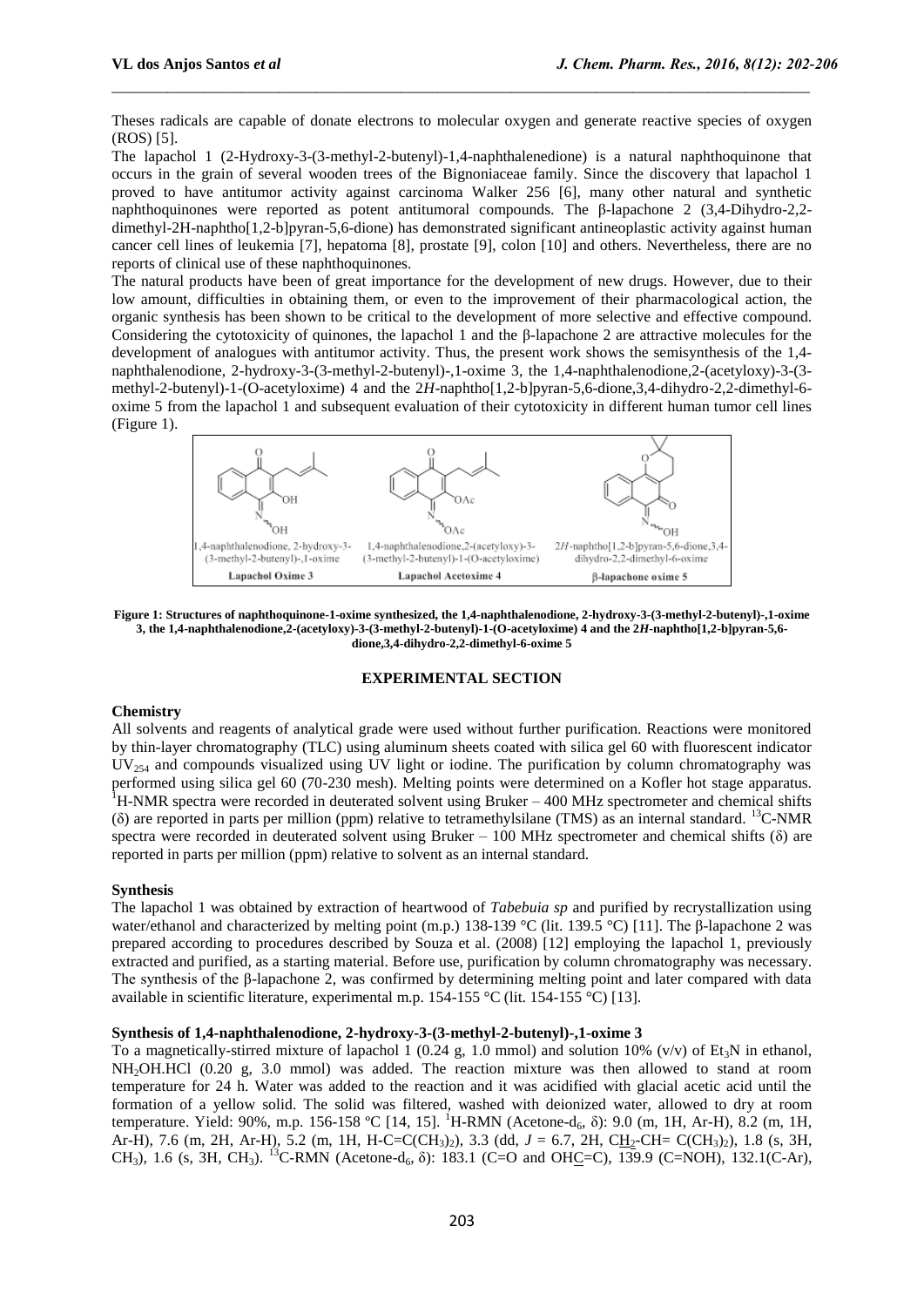131.6 (C-Ar), 131.1 (C-Ar), 130.7(C-Ar), 129.7 (CH=  $C(CH_3)_2$ ), 126.3 (C-Ar), 126.0(C-Ar), 121.9 (C=COH),  $117.1$ (CH= C(CH<sub>3</sub>)<sub>2</sub>), 25.0 (CH<sub>2</sub>), 21.9 (CH<sub>3</sub>), 17.0 (CH<sub>3</sub>).

 $\_$  , and the contribution of the contribution of  $\mathcal{L}_\mathcal{A}$  , and the contribution of  $\mathcal{L}_\mathcal{A}$ 

## **Synthesis of 1,4-naphthalenodione,2-(acetyloxy)-3-(3-methyl-2-butenyl)-1-(O-acetyloxime) 4**

To a magnetically-stirred solution of compound 3 (0.26 g, 1.0 mmol) and acetic anhydride (3.0 mL), anhydrous sodium acetate (0.75 g) was added. The reaction mixture was then allowed to stand at room temperature for 4 h. Then water was added until complete precipitation of solid, the solid was filtered and washed with deionized water. Then the product was purified by column chromatography. Yield:  $60\%$ , m.p.  $100 - 105$  °C [14, 15]. <sup>1</sup>H-RMN (CDCl<sub>3</sub>, δ): 8.8 (m, 1H, Ar-H), 8.3 (m, 1H, Ar-H), 7.7 (m, 2H, Ar-H), 5.1 (tt, *J* = 1.4, 1H, H-C=C(CH<sub>3</sub>)<sub>2</sub>), 3.3 (dd,  $J = 7.3$ , 2H, CH<sub>2</sub>-CH= C(CH<sub>3</sub>)<sub>2</sub>), 2.4 (s, 6H, OCOCH<sub>3</sub>), 1.8 (s, 3H, CH<sub>3</sub>), 1.7 (s, 3H, CH<sub>3</sub>). <sup>13</sup>C-RMN (CDCl<sub>3</sub>,  $\delta$ ): 183.8 (C=O), 168.6 (OCOCH<sub>3</sub>), 167.5 (OCOCH<sub>3</sub>), 152.1 (C=NOH), 144.4 (C=COCOCH<sub>3</sub>), 133.9(C-Ar), 133.4 (C-Ar), 133.2 (C-Ar), 132.0 (C-Ar), 130.9 (COC=C), 127.7 (C-Ar), 126.1 (C-Ar), 119.2  $(C=C(CH_3)$ , 25.7 (CH<sub>2</sub>), 23.5 (OCOCH<sub>3</sub>), 20.6 (OCOCH<sub>3</sub>), 19.7 (C=C(CH<sub>3</sub>)<sub>2</sub>), 17.9 (C=C(CH<sub>3</sub>)<sub>2</sub>).

## **Synthesis of 2***H***-naphtho[1,2-b]pyran-5,6-dione,3,4-dihydro-2,2-dimethyl-6-oxime 5**

The NH2OH.HCl (0.14g, 1.98 mmol) was added to solution of the β-lapachone 2 (0.16 g, 0.66 mmol) in solution 10% (v/v) of Et<sub>3</sub>N in ethanol. The reaction mixture was then allowed to stand at room temperature for 2.5 h. The gold yellow solid formed was filtered and washed with deionized water. Yield:  $62\%$ , , m.p.  $147 \text{ °C}$  [15, 16]. <sup>1</sup>H-RMN (CDCl3, δ): 8.3 (dd, *J* = 1.5, 1H, Ar-H), 7.9 (m, 1H, Ar-H), 7.5 (m, 2H, Ar-H), 2.6 (t, *J* = 6.7, 2H, CH2), 1.9 (t, *J* = 6.7, 2H, CH<sub>2</sub>), 1.5 (s, 6H, CH<sub>3</sub>). <sup>13</sup>C-RMN (CDCl<sub>3</sub>, δ): 180.1 (C=O), 164.1(C=<u>C</u>-O), 143.2 (C=NOH), 130.6 (C-Ar), 130.2 (C-Ar), 129.0 (C-Ar), 125.6 (C-Ar), 123.5 (C-Ar), 122.5 (C-Ar), 109.9 (C=C-O), 79.4  $(CH_2-CH_2-CO(CH_3)_2)$ , 31.45  $(CH_2-CH_2-CO(CH_3)_2)$ , 26.8  $(CH_2-CH_2-CO(CH_3)_2)$ , 15.5  $(CH_2-CH_2-CO(CH_3)_2)$ .

#### **Anticancer assay**

## **Chemistry:**

Fetal bovine serum was purchased from Cutilab (Campinas, SP, Brazil), and RPMI 1640 medium, trypsine EDTA, penicillin and streptomycin were purchased from GIBCO (Invitrogen, Carlsbad, CA, USA).

## **Cytotoxicity assay against cancer cell lines**:

Compounds (5-25 µg/mL) were tested for cytotoxic activity against four cancer cell lines: SF-295 (central nervous system), HCT- 116 (colon), NCI-1975 (lung), HL-60 (leukemia) and L929 (normal fibroblast) from National Cancer Institute (EUA). Normal murine fibroblast cell lines (L929) were used to evaluate the selectivity of the compounds. All cell lines were maintained in RPMI 1640 medium supplemented with 10% fetal bovine serum, 2 mM glutamine, 100 U/mL penicillin, 100 mg/mL streptomycin at  $37 \text{ °C}$  with 5% CO<sub>2</sub>. Each compound was dissolved with 1% DMSO to obtain a concentration of 5-25 µg/mL. They were incubated with the cells for 72 h. The negative control received the same amount of DMSO (0.1 % in the highest concentration). The cell viability was determined by reduction of the yellow dye 3-(4,5-dimethyl-2- thiazol)-2,5 diphenyl-2H-tetrazolium bromide (MTT) to a blue formazan product as described by Mosmann [17].

#### **Statistical analysis**

The experiments were analyzed according to the mean  $\pm$  standard deviation (SEM) of the percentage of inhibition of cell growth using the GraphPad Prism program.

## **RESULTS AND DISCUSSION**

In the synthesis route proposed for the preparation the naphthoquinone-1-oximes the lapachol oxime 3, the lapachol acetoxime 4 and the β-lapachone oxime 5, the lapachol 1 was the starting compound. Then, the natural naphtoquinone 1 was obtained from the heartwood of *Tabebuia sp.* through an acid-base extraction and purified by a series of recrystallizations. The β-lapachone 2 was obtained from the cyclization reaction of the naftoquinone 1, employing acetic anhydride  $/H_2SO_4$  [12].

The lapachol oxime 3 and the β-lapachone oxime 5 were prepared by oximation reaction of the lapachol 1 and the  $\beta$ -lapachone 2, respectively, using hydroxylamine hydrochloride. This is the most important method of synthesis used for the preparation of oximes. The reaction occurs in two steps, starting with the attack hydroxylamine to carbonyl. The carbinolamine generating is dehydrates and the intended oxime is synthesize. In this method was required acidify with  $H_3CCOOH$  because the formation rate of the oxime depends on the pH, and the pH 4 is ideal for promote the dehydration of carbinolamine [18]. Finally the lapachol oxime 3 was acetylated to obtain the oxime ester 4 [14-16] (Figure 2).

The lapachol oxime 3, the lapachol acetoxime 4 and the β-lapachone oxime 5 were evaluated *in vitro* against four cancer cell lines, SF-295 (central nervous system), HCT- 116 (colon), NCI-1975 (lung) and HL-60 (leukemia). Thus, the compound 4 was low activity against the tumor cell lines tested. The lapachol oxime 3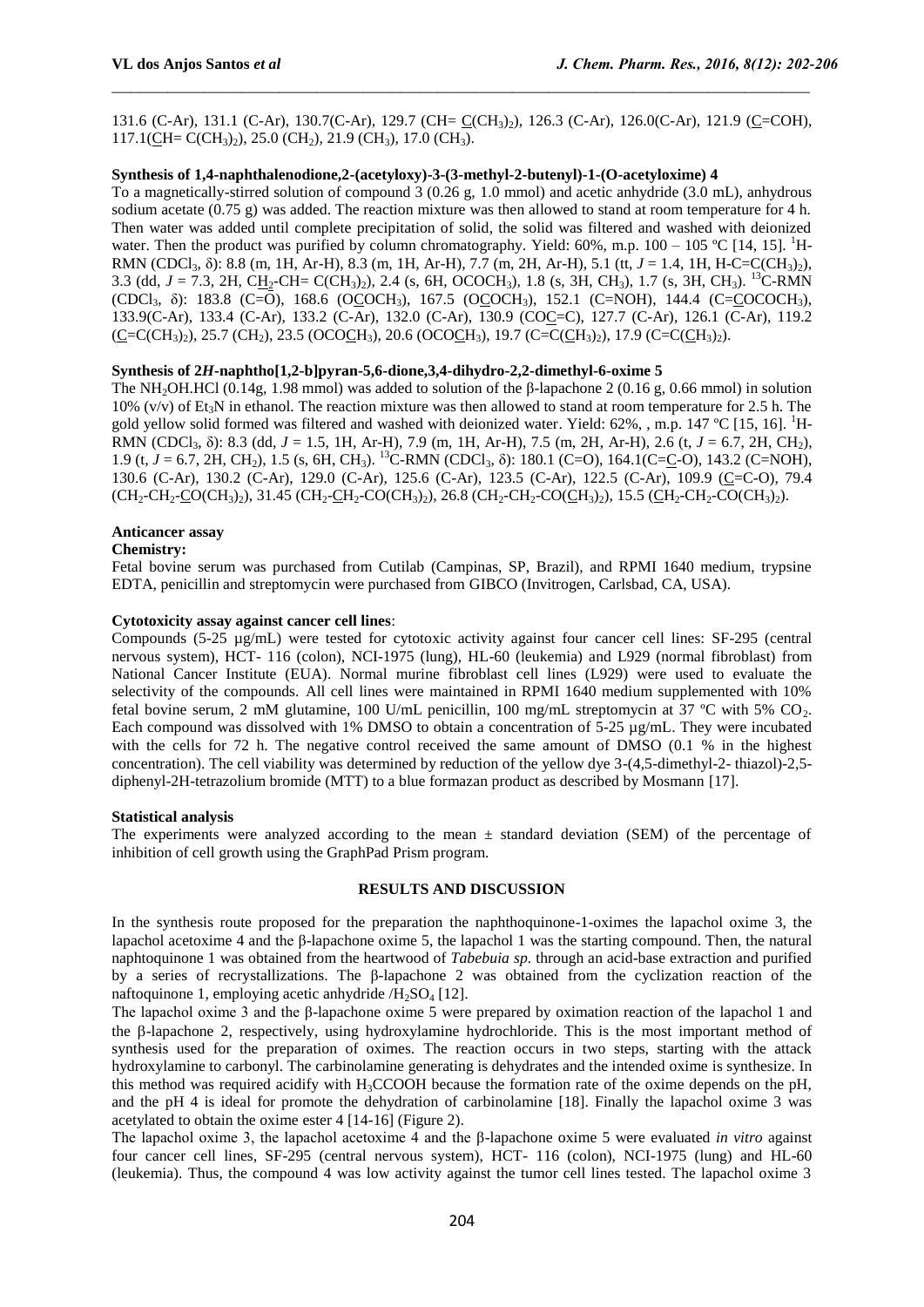showed moderate cytotoxicity activity, being more active against HL-60, with  $IC_{50}$  of 10.20  $\mu$ M and selective for tumor cells (IC<sub>50</sub> against fibroblasts  $> 41.28 \mu M$ ), Table 1.

 $\_$  , and the contribution of the contribution of  $\mathcal{L}_\mathcal{A}$  , and the contribution of  $\mathcal{L}_\mathcal{A}$ 



**Figure 2: Synthetic scheme of the lapachol oxime 3, the lapachol acetoxime 4, the β-lapachone 2 and the β-lapachone oxime 5**

The best results were obtained with β-lapachone oxime 5. High activity was observed against HL-60 (IC<sub>50</sub> of 3.84  $\mu$ M) and SF-295 (IC<sub>50</sub> of 3.47  $\mu$ M). In addition, this compound showed six times more selective for tumor cells when compared to fibroblasts cells. Comparing the results obtained with the  $\beta$ -lapachone oxime 5 and the naphthoquinone precursor 2 one notes that the oxime is less potent, but more selectivity against cancer cells, Table 1. This increase related to selectivity may be oxime grouping in this naftoquinoa-1-oxime 5, since this is the only structural difference between the synthetic derivative 5 and its precursor 2, the β-lapachone. The βlapachone oxime 5 proved to be active against all tested tumor cell lines, as to be considered active the National Cancer Institute (NCI), the substance must provide IC<sub>50</sub> less than 10 or 15  $\mu$ M [19]. In addition, there is the potential of this derivative to be employed as cytotoxic agent against cancer cells lineage SF-295, which presented its lower  $IC_{50}$  value (3.47 μM).

This study demonstrates that the nucleus 1,2-naphthoquinone-1-oxime is a promising moiety with potential antitumor activity, once the derivative 5 showed better cytotoxic activity and selectivity for tumor cells, have the nucleus present in its structure. It is known that one of mechanisms of cytotoxicity demonstrated in quinones is by formation of reactive oxygen species, where the intermediate is the semiquinone radical; compound 5 may not generate semiquinone radical. Thus, this paper displays a new probable moiety with relevant antitumor activity, the nucleus 1,2-naphthoquinone-1-oxime, that requires further examination.

| <b>Compounds</b>                                                                | <b>Cancer cell lines</b> |                  |                  |               |               |
|---------------------------------------------------------------------------------|--------------------------|------------------|------------------|---------------|---------------|
|                                                                                 | HCT - 116                | $HL - 60$        | SF-295           | NCI - 1975    | L929          |
| <b>B-lapachone 2</b>                                                            | $(0.20(0.83)^{a, b})$    | $0.40(1.65)^{a}$ | $0.22(0.91)^{a}$ | -             |               |
| Lapachol oxime 3                                                                | 4.804 (18.67)            | 2.625(10.20)     | 7.494 (29.13)    | 8.143 (31.65) | >10(41.28)    |
| Lapachol acetoxime 4                                                            | 11.76 (39.33)            | 12.46(41,60)     | > 25             | 14.66 (49.03) | 15.36 (51,37) |
| B-lapachone oxime 5                                                             | 1.801 (7.00)             | 0.989(3.84)      | 0.894(3.47)      | 5.551 (21.57) | 6.337(24.63)  |
| ATI IIL TITI TI<br>$\cdot$ 1.000 $\tau$ $\sim$ $\tau$<br>$1.500111 + 1.0011501$ |                          |                  |                  |               |               |

**Table 1: Cytotoxic activity expressed as IC50 in µg/ml (µM) of compounds against cancer cell lines**

 $-$  SILVA-JÚNIOR et al. 2007 [2] and ROCHA et al. 2011 [20].

b – Cancer cell lines HCT-8.

## **CONCLUSION**

Among the compounds synthesized, it was found that the lapachol oxime 3 and the β-lapachone oxime 5 show significant cytotoxic activity against all the four tested tumor cell lines, as well as be obtained with satisfactory yields (90 and 62%, respectively). According to the INC,  $\beta$ -lapachone oxime 5 can be classified as active across all tested tumor cell lines (IC<sub>50</sub> <10  $\mu$ M), in addition to displaying selective for tumor cells tested. Further studies will be necessary to determine the relationship between the nucleus naphthoquinone-1-oxime and the cytotoxicity activity these new molecules.